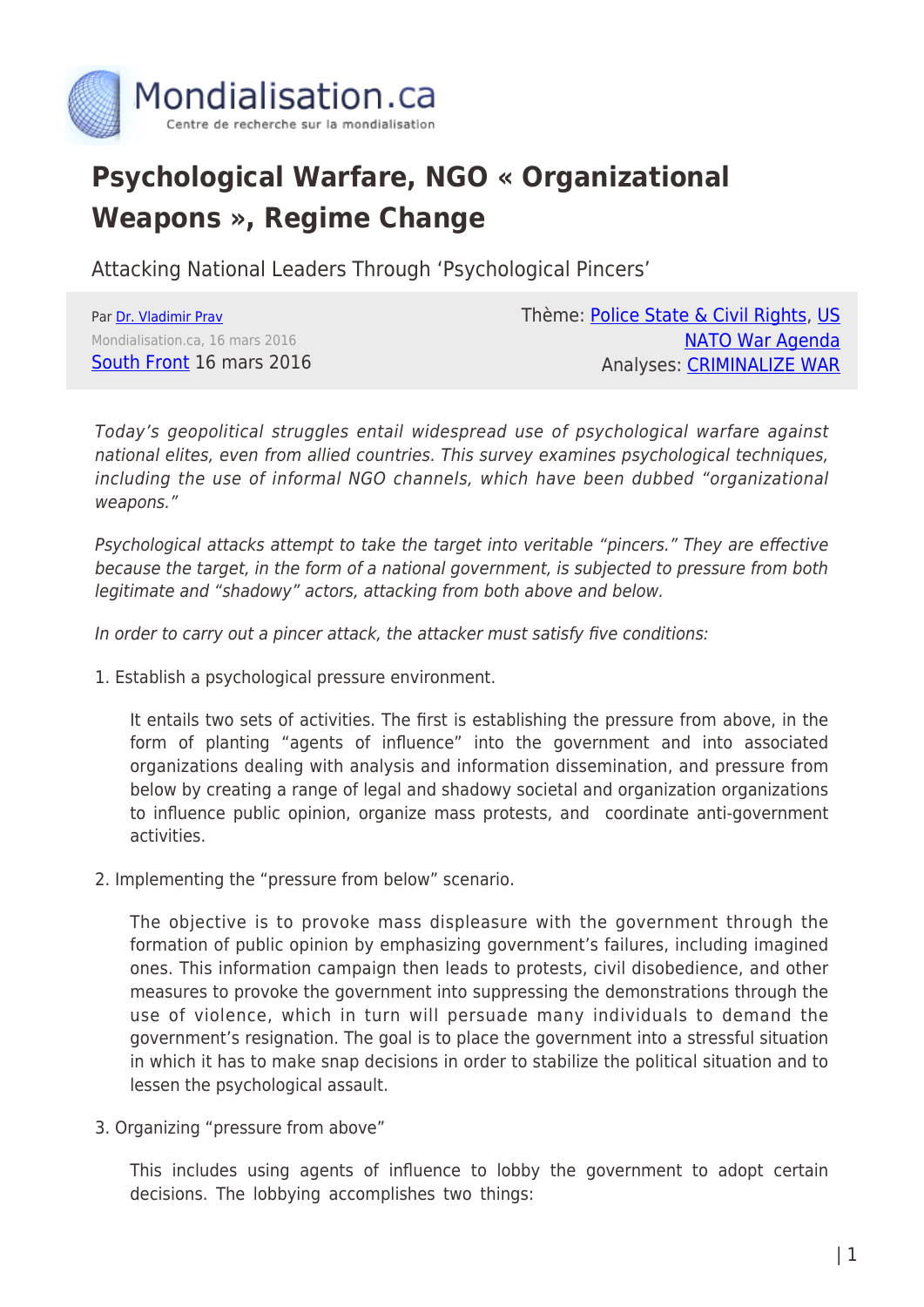The target government leaders are flooded with false information on the unfolding events, with suh information coming from trusted and close sources including even relatives and good friends.

It impresses upon government members the unavoidability of adopting proposed measures.

4. Making the political decision.

Given growing pressure from above and below, the government falls under a psychological sense of emergency, in which it feels it has to make hasty decisions. If the decision does not satisfy the organizers, they step up the level of pressure. Once the government makes the expected decision, the organizers move to the next step.

5. Removing the pressure. Once the decision satisfies the organizers, its widespread and enthusiastic acceptance is organized. The situation returns to normal as the level of organizing activity drops off.

The pincer mechanism works on many levels. It assumes the use of internal and external political forces to exert pressure. It can work on three levels at once—international, internal elite, and regional elite.

The psychological pressure's effectiveness depends on several factors:

- Actual social conditions, including mass expectations;
- The population's specific psychological factors which are being manipulated;
- The level of cohesion and professionalism displayed by the "from below" pressure team exerting pressure on the region's population.

The three-level pressure system includes the following:

a) The official international relations, including the totality of bi- and multi-lateral contacts which the state's foreign policy organizations maintain, and which can be used to pressure the country's highest officials responsible for national security and the military, through diplomatic notes, official statements, etc.

b) The "transnational geopolitical pluralism system", consisting of:

– The global specialized network of international foundations, banks, and humanitarian organizations which provide an appearance of pluralism. This is initiates psychological pressure.

– Multi-national corporations which have offices in most countries.

– Transnational NGOs and unofficial political entities, such as the Trilateral Commission.

– International organized crime and terrorism.

– Interpersonal relations among senior government officials, or the so-called "social network of world elites."